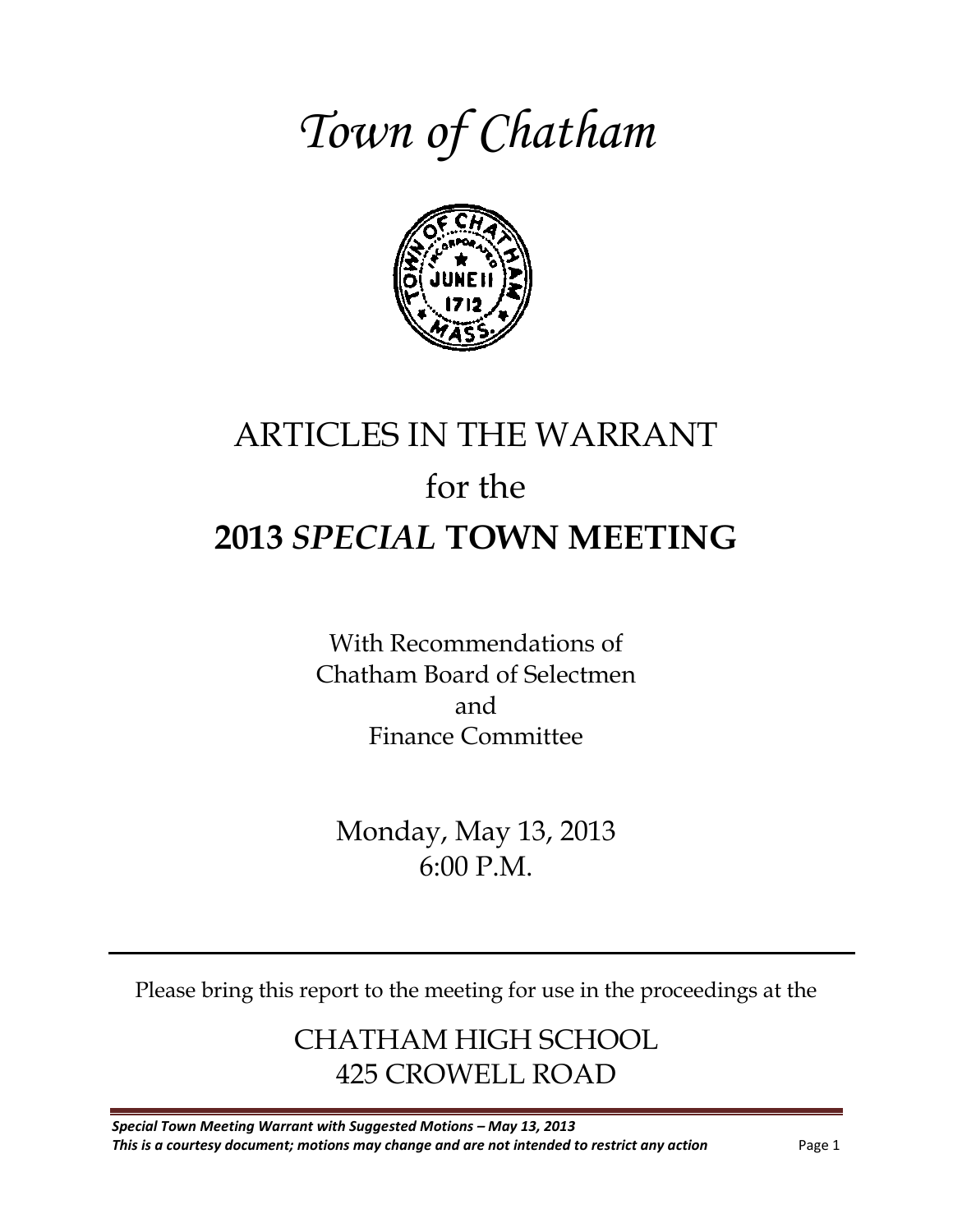

#### **COMMONWEALTH OF MASSACHUSETTS**

#### **TOWN OF CHATHAM** *SPECIAL* **TOWN MEETING WARRANT MONDAY, MAY 13, 2013**

#### **THE COMMONWEALTH OF MASSACHUSETTS**

Barnstable, ss.

**GREETINGS:** 

To any of the Constables in the Town of Chatham in the County of Barnstable.

IN THE NAME OF THE COMMONWEALTH OF MASSACHUSETTS, you are hereby directed to NOTIFY and WARN the INHABITANTS OF THE TOWN OF CHATHAM, qualified to vote in elections and Town affairs to meet in the gymnasium of the Chatham High School on Crowell Road in said Chatham on the 13<sup>TH</sup> day of May at 6:00 o'clock in the evening, then and there to act on any business that may legally come before said meeting.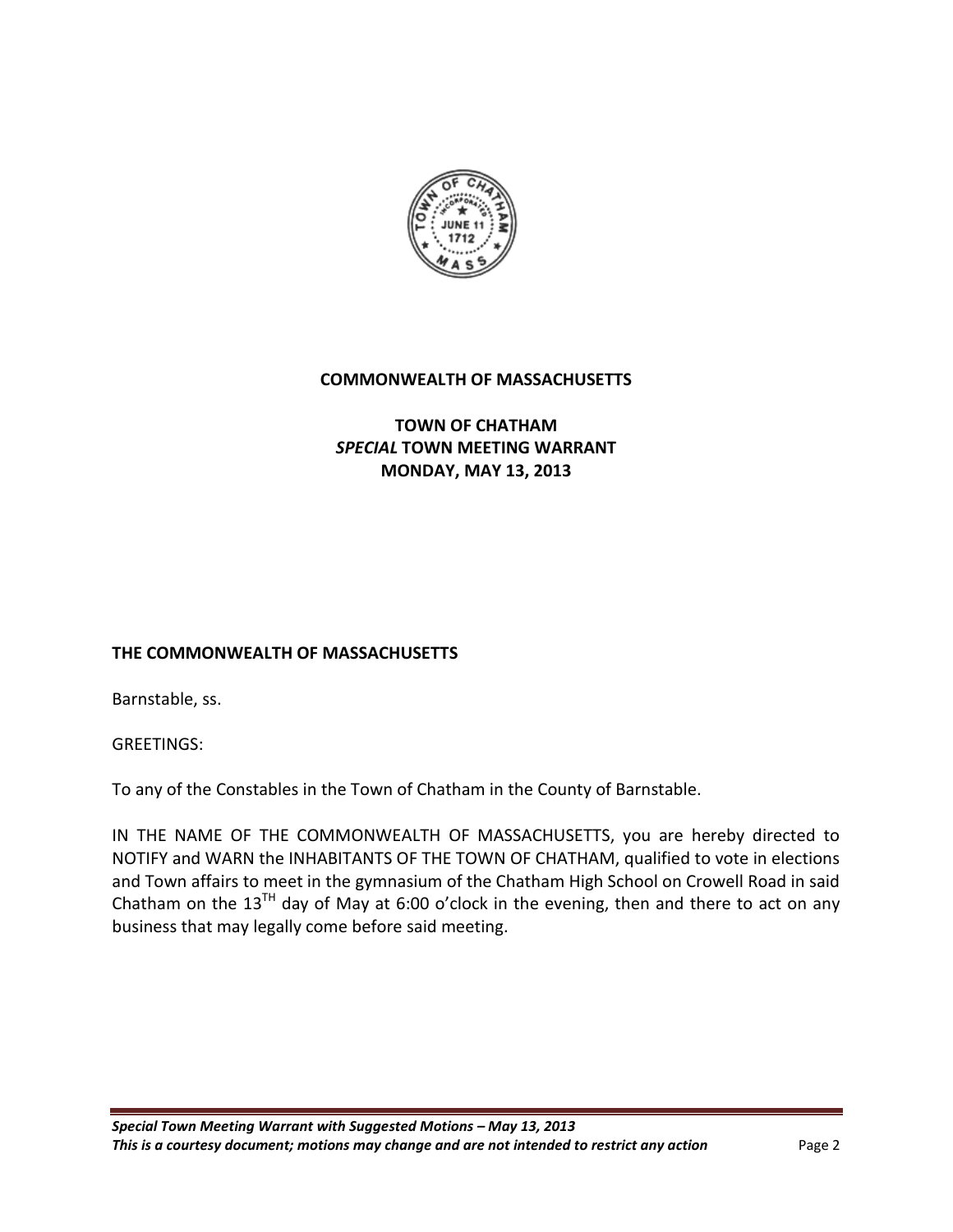**Resolution:** Resolved that the Town vote to adopt the following rules of procedure for the Special Town Meeting of May 13, 2013

- A) The Moderator shall have the option of reading each Article in the Warrant verbatim or summarizing the subject matter therein in general terms, at his discretion.
- B) Upon an Article having been disposed of by vote, the Moderator shall entertain a motion to reconsider said Article or to accept a Resolution pertaining to said Article only during the same session during which said vote was acted upon.
- C) A motion to move the previous question shall require a two-thirds vote and may not be debated.
- D) The Moderator shall not accept a motion to move the previous question by any person discussing the Article until after an intervening speaker has discussed the Article.
- E) A non-voter may request the privilege of addressing the meeting on a motion made under any Article or Resolution offered the request to be granted by the Moderator unless there is an objection by a voter. Upon objection, the Moderator shall poll the meeting by voice or count, at his discretion, and a majority vote in favor shall entitle said non-voter to address the meeting. However, the Moderator may grant the privilege of the floor to any non-resident Town Department Head without necessity of a vote.
- F) The Moderator shall not entertain the question of the presence of a quorum at any point at which a motion to move the previous question has already been voted.
- G) Speakers addressing the meeting shall be limited to five (5) minutes within which to present their remarks. The Moderator will not recognize anyone who has previously spoken on the Article until all persons wishing to address the meeting have had an opportunity to speak. The Moderator may exercise reasonable discretion in enforcement of this rule.

The foregoing rules are not intended to alter or change the traditional conduct of the Town Meetings in Chatham except as specifically stated above.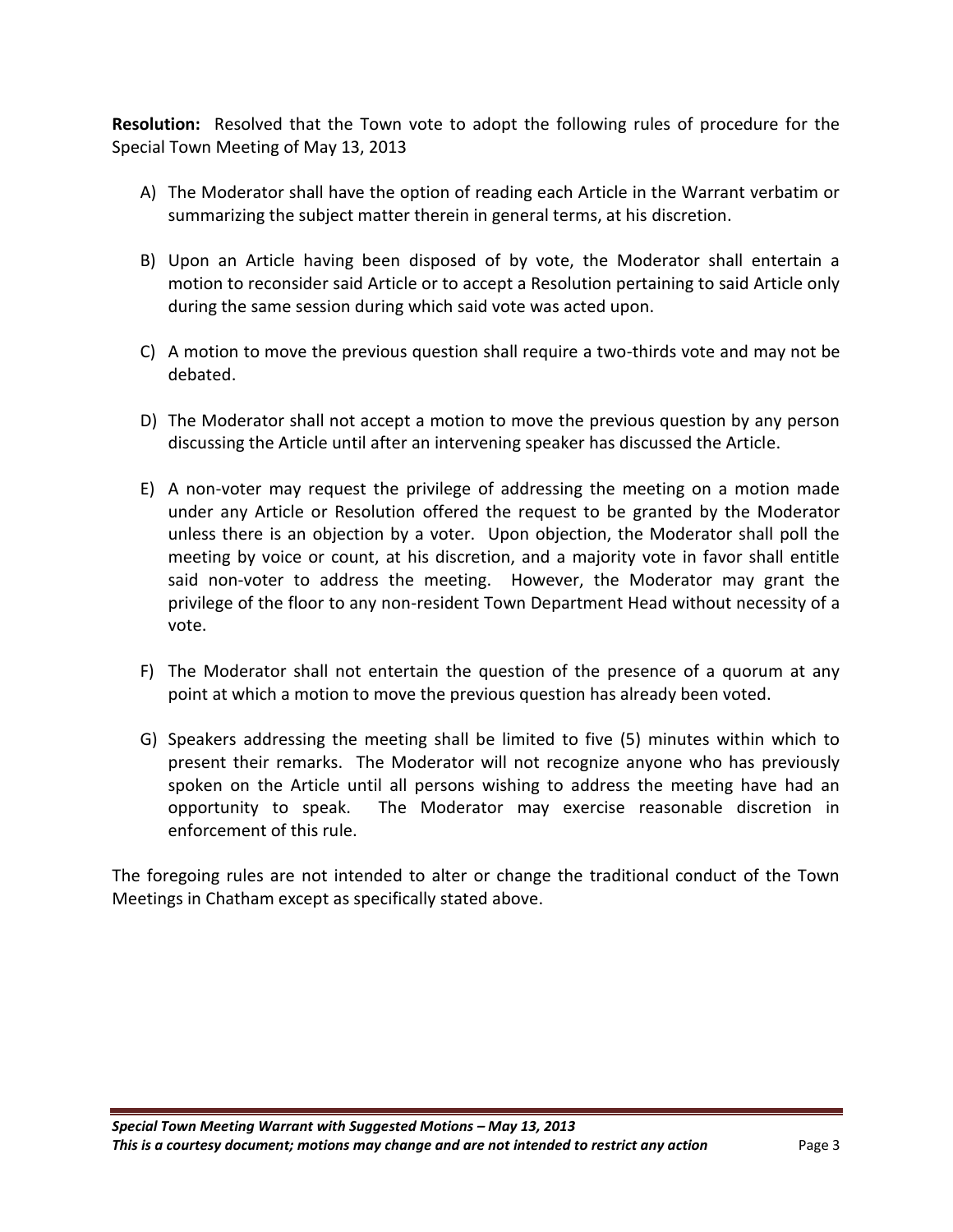#### **Article 1 – Conveyance of Surplus Subsurface Easement Rights**

To see if the Town will authorize the Board of Selectmen to convey as appurtenant the realty located at 2642 Main Street and more particularly described in the deed recorded in the Barnstable County Registry of Deeds in Book 19901, Page 141, the surplus subsurface easement rights of land located at South Chatham from the Harwich town line to Morton Road and encompassing 132,423 square feet as more particularly described on a plan as recorded with the Barnstable County Registry of Deeds, Plan Book 219, Page 81, to be conveyed by gift or otherwise for the purposes of satisfying the Massachusetts Department of Environmental Protection nitrogen aggregation requirements, provided that conveyance of such an easement may not interfere, in any way, with the surface rights of the land, which is currently used for the Old Colony Rail Trail and authorize the Selectmen to take any other necessary action related thereto.

*Petitioner's Explanation: The purpose of this Article is to allow the Town of Chatham to grant an easement for subsurface use of the bike trail for nitrogen aggregation to the owners of the Box Office Café.*

(By Petition)

#### **Motion:** By Jade Schuyler, Petitioner

I move that the Town authorize the Board of Selectmen to convey the surplus subsurface easement rights of land located at South Chatham from the Harwich town line to Morton Road and encompassing 132,423 square feet of subsurface area, as more particularly described on a plan on file with the Town Clerk's Office and to be recorded with said easement, said easement to be limited to the purposes of satisfying the Massachusetts Department of Environmental Protection nitrogen aggregation requirements, and provided further that conveyance of such an easement shall not interfere, in any way, with the surface uses rights of the land, which is currently used for the Old Colony Rail Trail and authorize the Selectmen to execute any and all agreements or other documents in relation to such conveyance.

**Speaker:** Jade Schuyler, Petitioner

**Board of Selectmen Recommendation: Approve 4:0:0 Finance Committee Recommendation: Recommendation from Town Meeting Floor** *Vote Required: Two-Thirds (2/3rds)-MGL Ch. 40, Section 15a*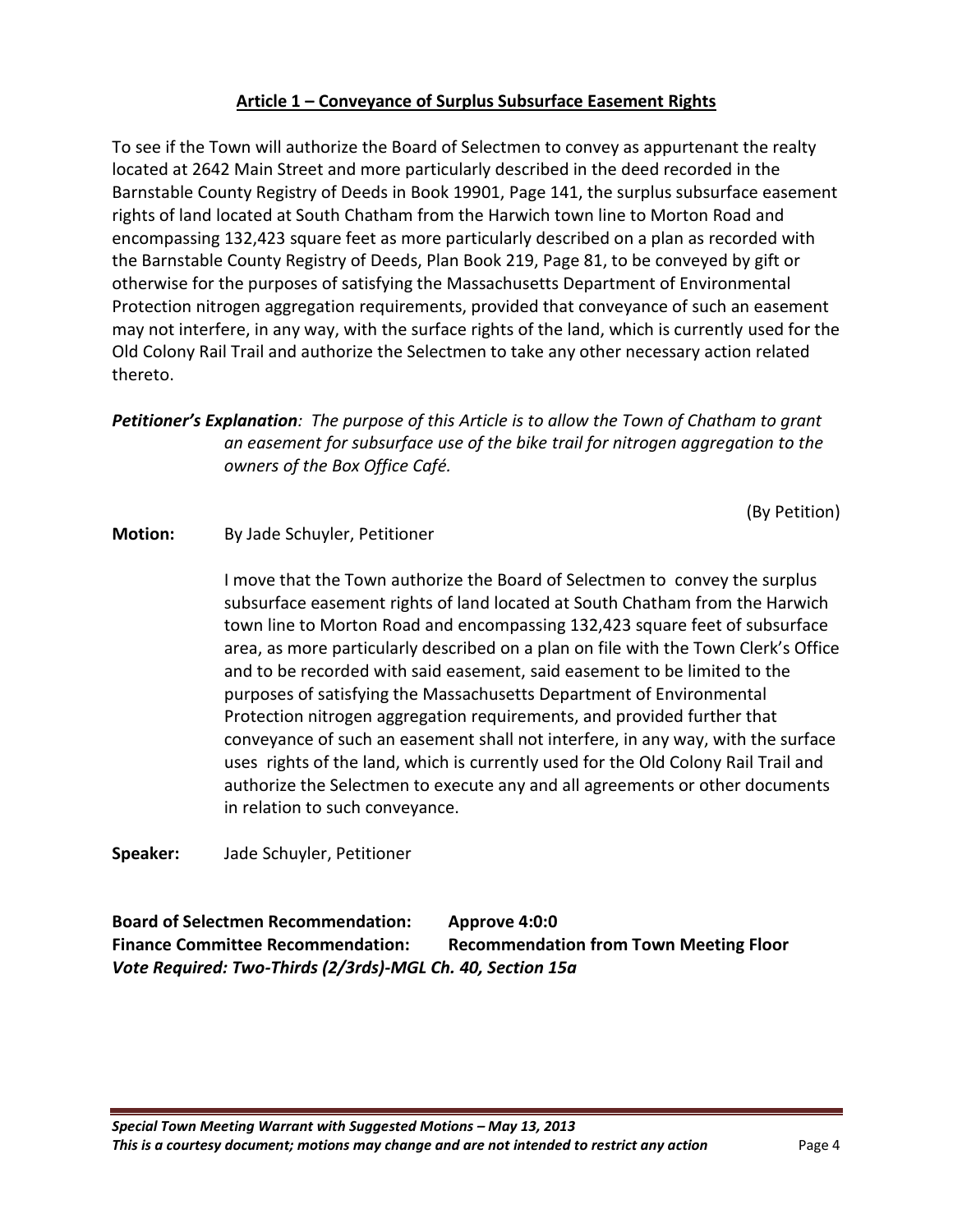#### **Article 2 – Zoning Bylaw Amendment; Definitions – Lunch Room**

To see if the Town will vote to amend its Zoning Bylaw, Section I.B. Section II, (Definitions) paragraph 68 "LUNCH ROOM" by deleting the number 40 where it appears and inserting the number 49 and by inserting the word "or" between the words "dancing" and "entertainment" and by deleting the words "or sale of alcoholic beverages, except the service of beer and wine with meals" and inserting in place thereof "but permitting sale of alcoholic beverages with meals", so that the modified paragraph would read as follows:

68. "**LUNCH ROOM**" means **restaurant** with a maximum seating capacity of forty-nine (49) people with no dancing or entertainment but permitting the sale of alcoholic beverages with meals.

*Petitioner's Explanation: The purpose of this amendment is to conform our zoning bylaw to the current practices in the SB Zone.* 

(By Petition)

#### **Motion:** By Jade Schuyler, Petitioner

I move that the Town vote to amend its Zoning Bylaw, Section I.B. Section II, (Definitions) paragraph 68 "LUNCH ROOM" by deleting the number 40 where it appears and inserting the number 49 and by inserting the word "or" between the words "dancing" and "entertainment" and by deleting the words "or sale of alcoholic beverages, except the service of beer and wine with meals" and inserting in place thereof "but permitting sale of alcoholic beverages with meals", so that the modified paragraph would read as follows:

68. "**LUNCH ROOM**" means **restaurant** with a maximum seating capacity of forty-nine (49) people with no dancing or entertainment but permitting the sale of alcoholic beverages with meals.

**Speaker:** Jade Schuyler, Petitioner

**Board of Selectmen Recommendation: Approve 4:0:0 Finance Committee Recommendation: Recommendation from Town Meeting Floor Planning Board Recommendation: Recommendation from Town Meeting Floor** *Vote Required: Two-Thirds (2/3rds)-MGL Ch. 40A, Section 5*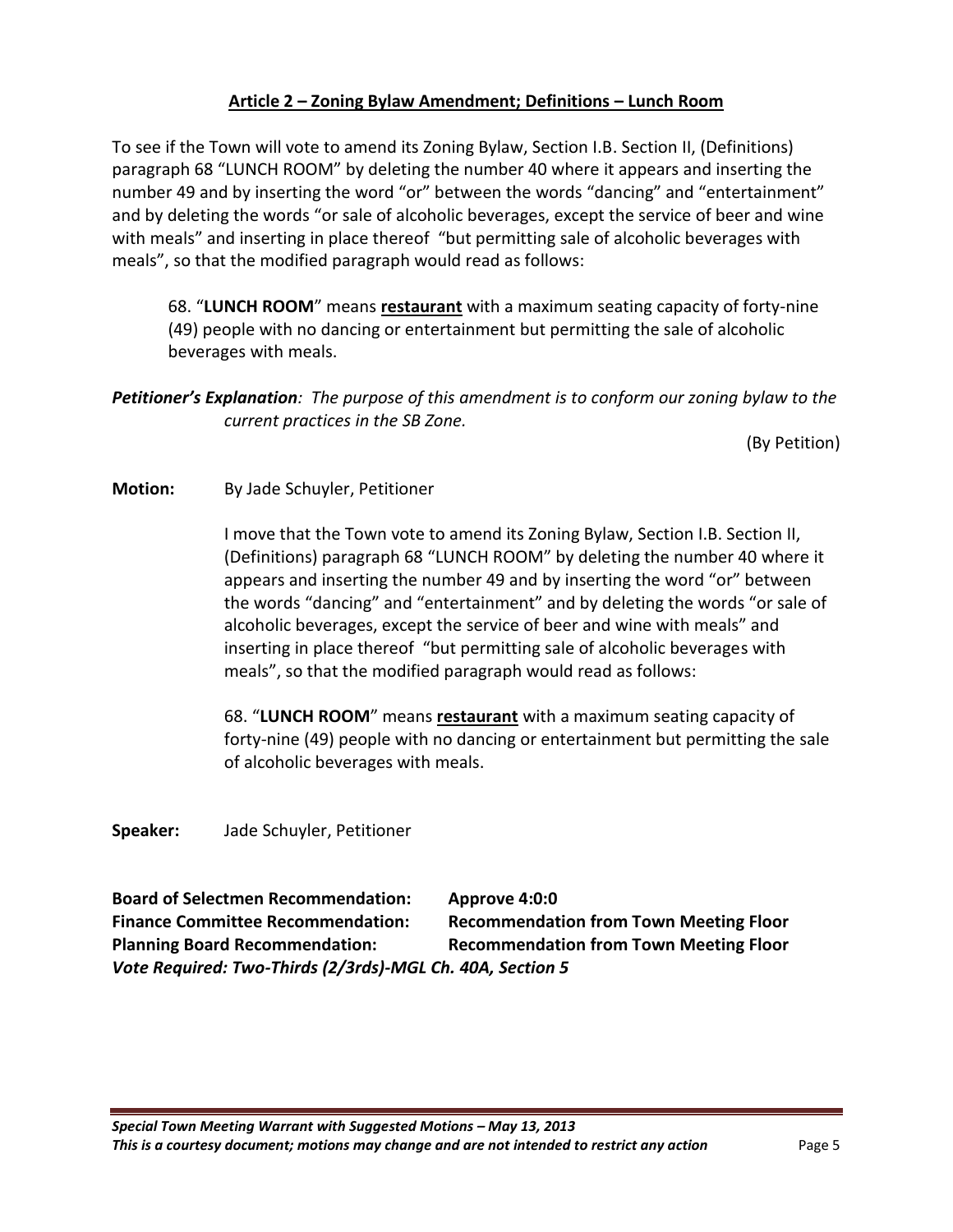#### **Article 3 – Discontinue Expenditure for West Chatham Roadway Design Project**

To see if the Town will instruct the Board of Selectmen and Town Manager to discontinue the expenditure of further funding for the West Chatham Roadway Design Project beyond that which has been authorized but unissued; and to instruct the Board of Selectmen and Town Manager that any future funding for the West Chatham Roadway Design Project or any other project relative to the design of the roadway between George Ryder Road and Barn Hill Road must be specifically approved by Town Meeting in a separate Warrant Article.

(By Petition)

#### **Motion:** By Dan Meservey, Petitioner

I move that the Town will instruct the Board of Selectmen and Town Manager to discontinue the expenditure of further funding for the West Chatham Roadway Design Project beyond that which has been authorized but unissued; and to instruct the Board of Selectmen and Town Manager that any future funding for the West Chatham Roadway Design Project or any other project relative to the design of the roadway between George Ryder Road and Barn Hill Road must be specifically approved by Town Meeting in a separate Warrant Article.

**Speaker:** Dan Meservey, Petitioner

*Vote Required: Majority* 

**Board of Selectmen Recommendation: Recommendation from Town Meeting Floor Finance Committee Recommendation: Recommendation from Town Meeting Floor**

\* \* \* \* \*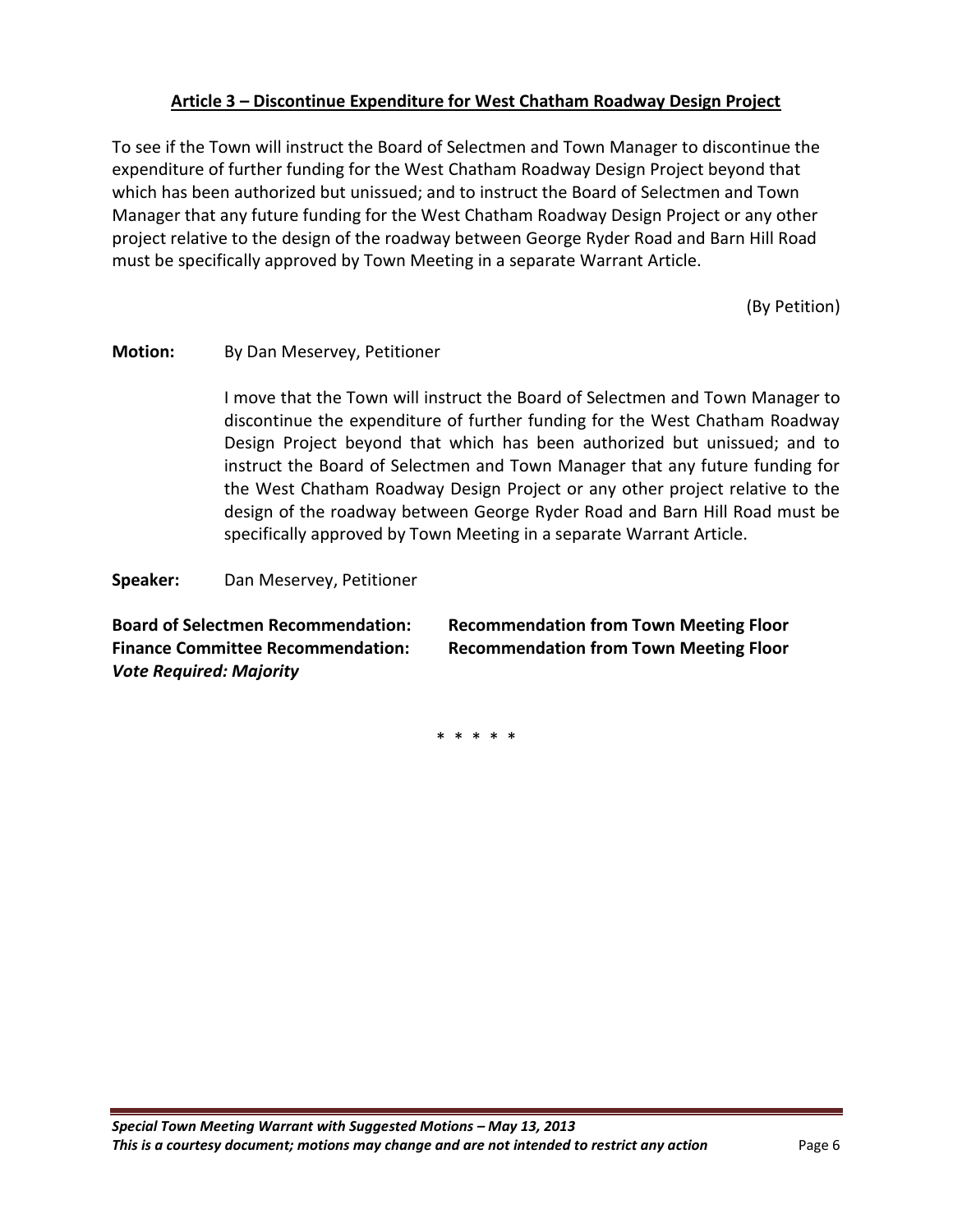And you are directed to serve this Warrant by posting attested copies thereof at the several Post offices in said Town, fourteen days at least, before time of holding said meeting. Hereof fail not and make due return of the Warrant, with your doings thereon, to the Town Clerk, at the time and place of meeting as aforesaid.

Given under our hands this \_\_\_\_\_\_\_\_ day of \_\_\_\_\_\_\_\_\_\_\_\_\_\_\_\_\_\_\_ in the year of our Lord, Two Thousand and Thirteen.

Florence Seldin, Chairman

Sean Summers, Vice Chairman

Timothy L. Roper, Clerk

Leonard M. Sussman

David R. Whitcomb

Chatham Board of Selectmen

A True Copy, Attest

Julie Smith, Town Clerk

Barnstable, ss.

Pursuant to the written WARRANT, I have notified and warned the inhabitants of the Town of Chatham by posting attested copies of the same in each Post Offices of said Town at least fourteen days before May 13, 2013 on 2013.

Constable Date